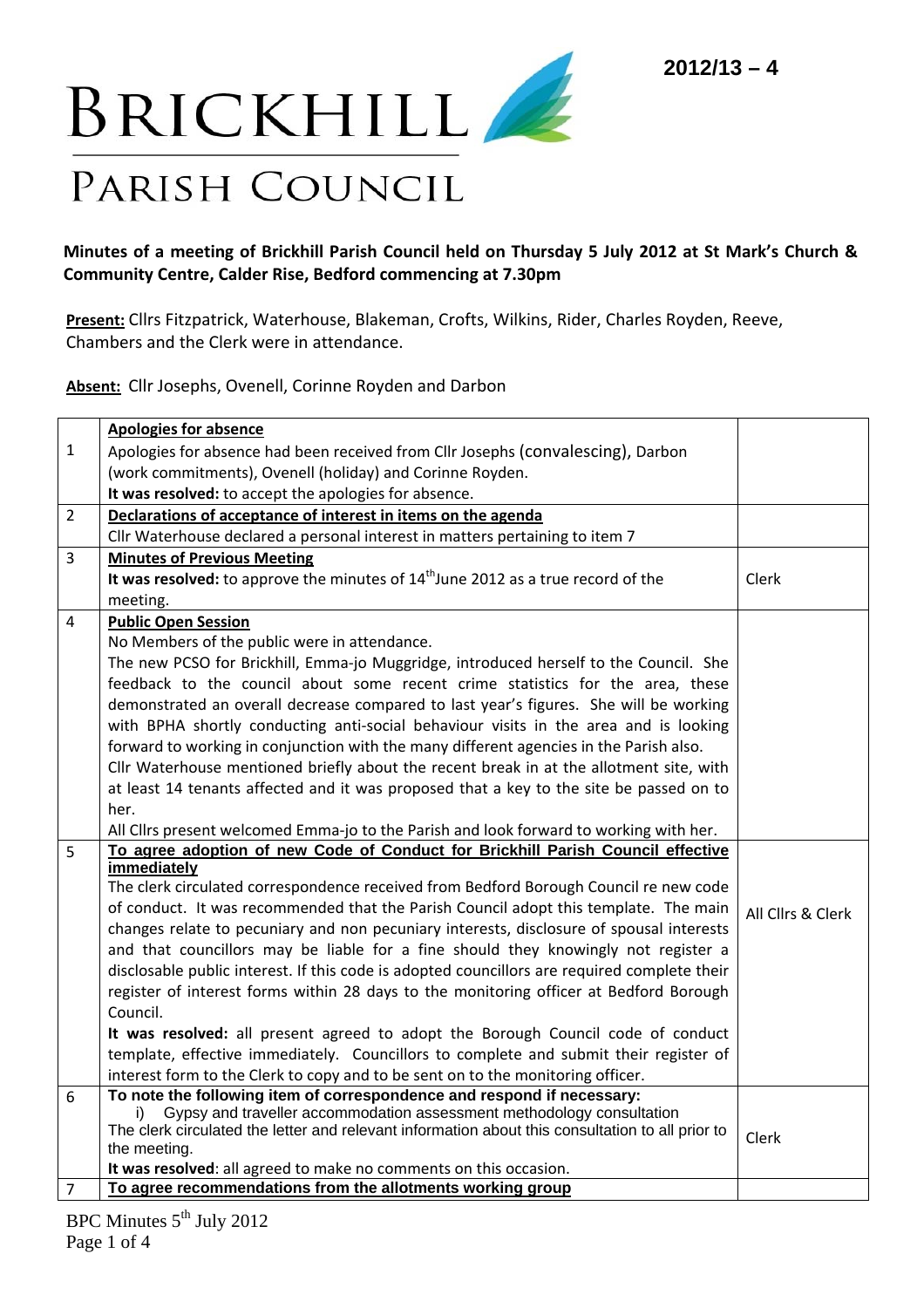|   | The allotments working group met with the assistant clerk $w/c$ 18 June to respond to a<br>complaint raised by one of our tenants. In addition the group drafted an allotments<br>newsletter and agreed to hold a tenants meeting on 10 <sup>th</sup> July. Cllr Crofts advised us that<br>currently our allotment tenant's agreement may indirectly discriminate against tenants<br>who need assistance with their plots and the council should consider altering its tenancy<br>agreement accordingly. A number of recommendations have been made as follows:<br>1) Alteration to tenancy agreement-<br>To include a section re tenants requiring help from a third party should the need arise<br>(due to any number of factors which could include ill health, disability etc).<br>Councillors present discussed this issue at length. It was proposed by Cllr Royden that<br>this issue be referred back to the allotments working group to ensure all<br>alterations/amendments to wording in both the tenancy agreement and handbook are<br>correct, seeking legal advice where necessary. It was resolved: to approve the proposal<br>for the allotment working group to make all necessary amendments, having taken advice<br>from NALC or other organisations, then to bring the proposals for agreement to the<br>Parish Council meeting in September'. The council would like the assistant clerk to write<br>to the affected tenant to withdraw notice to quit, once these changes have been<br>approved.<br>2) Reduce Allotments newsletter to once per year<br>All councillors present were concerned that we do not communicate enough with the<br>tenants and therefore It was resolved: not to approve this change and issue the<br>newsletter twice per year as prescribed in the allotment strategy.<br>3) Alterations to Allotment tenants handbook-<br>Currently any plots that are overgrown or not cultivated are sent a letter requesting that<br>the plots are tidied up and brought back into cultivation within 4 weeks. The plots are<br>re-inspected after 4 weeks and if the plots are still overgrown Notice to Quit is given.<br>Tenants then have 4 weeks to clear the plot and remove any possessions, after this time<br>the plot reverts back to the Parish Council. However, in effect this means that a plot can<br>be overgrown for 8 weeks causing problems to neighbouring plots. It is recommended<br>that after 4 weeks if the work is not carried out the Council would instruct our contractor<br>to cut down any weeds and this would be charged to the tenant.<br>It was resolved: all present agreed to approve this request. Assistant clerk to include<br>information in handbook to notify tenants of charges as above. | Assistant Clerk,<br>Waterhouse,<br>Ovenell and<br>Crofts |
|---|-----------------------------------------------------------------------------------------------------------------------------------------------------------------------------------------------------------------------------------------------------------------------------------------------------------------------------------------------------------------------------------------------------------------------------------------------------------------------------------------------------------------------------------------------------------------------------------------------------------------------------------------------------------------------------------------------------------------------------------------------------------------------------------------------------------------------------------------------------------------------------------------------------------------------------------------------------------------------------------------------------------------------------------------------------------------------------------------------------------------------------------------------------------------------------------------------------------------------------------------------------------------------------------------------------------------------------------------------------------------------------------------------------------------------------------------------------------------------------------------------------------------------------------------------------------------------------------------------------------------------------------------------------------------------------------------------------------------------------------------------------------------------------------------------------------------------------------------------------------------------------------------------------------------------------------------------------------------------------------------------------------------------------------------------------------------------------------------------------------------------------------------------------------------------------------------------------------------------------------------------------------------------------------------------------------------------------------------------------------------------------------------------------------------------------------------------------------------------------------------------------------------------------------------------------------------------------------------------------------------------------------------------------------------------------------------------------------------------------------------------------------------------------|----------------------------------------------------------|
|   | (Cllr Waterhouse abstained from voting on this agenda item)                                                                                                                                                                                                                                                                                                                                                                                                                                                                                                                                                                                                                                                                                                                                                                                                                                                                                                                                                                                                                                                                                                                                                                                                                                                                                                                                                                                                                                                                                                                                                                                                                                                                                                                                                                                                                                                                                                                                                                                                                                                                                                                                                                                                                                                                                                                                                                                                                                                                                                                                                                                                                                                                                                                 |                                                          |
| 8 | To receive an update from Cllr Fitzpatrick re Brickhill drive shops & Kestrel Road<br>Cllr Fitzpatrick provided a verbal update to all present following his recent meeting with                                                                                                                                                                                                                                                                                                                                                                                                                                                                                                                                                                                                                                                                                                                                                                                                                                                                                                                                                                                                                                                                                                                                                                                                                                                                                                                                                                                                                                                                                                                                                                                                                                                                                                                                                                                                                                                                                                                                                                                                                                                                                                                                                                                                                                                                                                                                                                                                                                                                                                                                                                                            |                                                          |
|   | relevant staff from Bedford Borough Council. They looked at possible solutions to expand                                                                                                                                                                                                                                                                                                                                                                                                                                                                                                                                                                                                                                                                                                                                                                                                                                                                                                                                                                                                                                                                                                                                                                                                                                                                                                                                                                                                                                                                                                                                                                                                                                                                                                                                                                                                                                                                                                                                                                                                                                                                                                                                                                                                                                                                                                                                                                                                                                                                                                                                                                                                                                                                                    |                                                          |
|   | car park to help alleviate current parking issues. Unfortunately it seems that expanding<br>the car park into the proposed area (where recycling facilities are housed) does not seem                                                                                                                                                                                                                                                                                                                                                                                                                                                                                                                                                                                                                                                                                                                                                                                                                                                                                                                                                                                                                                                                                                                                                                                                                                                                                                                                                                                                                                                                                                                                                                                                                                                                                                                                                                                                                                                                                                                                                                                                                                                                                                                                                                                                                                                                                                                                                                                                                                                                                                                                                                                       |                                                          |
|   | a viable option due to costs and possible works needed. Cllr Royden updated also that                                                                                                                                                                                                                                                                                                                                                                                                                                                                                                                                                                                                                                                                                                                                                                                                                                                                                                                                                                                                                                                                                                                                                                                                                                                                                                                                                                                                                                                                                                                                                                                                                                                                                                                                                                                                                                                                                                                                                                                                                                                                                                                                                                                                                                                                                                                                                                                                                                                                                                                                                                                                                                                                                       |                                                          |
|   | double yellow lines are due to be placed around entrance to the car park. Signage to be                                                                                                                                                                                                                                                                                                                                                                                                                                                                                                                                                                                                                                                                                                                                                                                                                                                                                                                                                                                                                                                                                                                                                                                                                                                                                                                                                                                                                                                                                                                                                                                                                                                                                                                                                                                                                                                                                                                                                                                                                                                                                                                                                                                                                                                                                                                                                                                                                                                                                                                                                                                                                                                                                     |                                                          |
|   | installed relating to parking within the marked bays- this will aid the traffic officers with                                                                                                                                                                                                                                                                                                                                                                                                                                                                                                                                                                                                                                                                                                                                                                                                                                                                                                                                                                                                                                                                                                                                                                                                                                                                                                                                                                                                                                                                                                                                                                                                                                                                                                                                                                                                                                                                                                                                                                                                                                                                                                                                                                                                                                                                                                                                                                                                                                                                                                                                                                                                                                                                               |                                                          |
|   | enforcement. Kestrel Road- information included within the Borough Councillors report                                                                                                                                                                                                                                                                                                                                                                                                                                                                                                                                                                                                                                                                                                                                                                                                                                                                                                                                                                                                                                                                                                                                                                                                                                                                                                                                                                                                                                                                                                                                                                                                                                                                                                                                                                                                                                                                                                                                                                                                                                                                                                                                                                                                                                                                                                                                                                                                                                                                                                                                                                                                                                                                                       |                                                          |
|   | (see item 11)                                                                                                                                                                                                                                                                                                                                                                                                                                                                                                                                                                                                                                                                                                                                                                                                                                                                                                                                                                                                                                                                                                                                                                                                                                                                                                                                                                                                                                                                                                                                                                                                                                                                                                                                                                                                                                                                                                                                                                                                                                                                                                                                                                                                                                                                                                                                                                                                                                                                                                                                                                                                                                                                                                                                                               |                                                          |
|   | It was resolved: Councillors reluctantly accepted that the car park expansion is not going                                                                                                                                                                                                                                                                                                                                                                                                                                                                                                                                                                                                                                                                                                                                                                                                                                                                                                                                                                                                                                                                                                                                                                                                                                                                                                                                                                                                                                                                                                                                                                                                                                                                                                                                                                                                                                                                                                                                                                                                                                                                                                                                                                                                                                                                                                                                                                                                                                                                                                                                                                                                                                                                                  |                                                          |
|   | to be a viable option but will continue to look into any other ideas.                                                                                                                                                                                                                                                                                                                                                                                                                                                                                                                                                                                                                                                                                                                                                                                                                                                                                                                                                                                                                                                                                                                                                                                                                                                                                                                                                                                                                                                                                                                                                                                                                                                                                                                                                                                                                                                                                                                                                                                                                                                                                                                                                                                                                                                                                                                                                                                                                                                                                                                                                                                                                                                                                                       |                                                          |
| 9 | To consider funding youth activity sessions during August on Waveney Green                                                                                                                                                                                                                                                                                                                                                                                                                                                                                                                                                                                                                                                                                                                                                                                                                                                                                                                                                                                                                                                                                                                                                                                                                                                                                                                                                                                                                                                                                                                                                                                                                                                                                                                                                                                                                                                                                                                                                                                                                                                                                                                                                                                                                                                                                                                                                                                                                                                                                                                                                                                                                                                                                                  |                                                          |
|   | The clerk circulated information supporting this request prior to the meeting . One of the                                                                                                                                                                                                                                                                                                                                                                                                                                                                                                                                                                                                                                                                                                                                                                                                                                                                                                                                                                                                                                                                                                                                                                                                                                                                                                                                                                                                                                                                                                                                                                                                                                                                                                                                                                                                                                                                                                                                                                                                                                                                                                                                                                                                                                                                                                                                                                                                                                                                                                                                                                                                                                                                                  |                                                          |
|   |                                                                                                                                                                                                                                                                                                                                                                                                                                                                                                                                                                                                                                                                                                                                                                                                                                                                                                                                                                                                                                                                                                                                                                                                                                                                                                                                                                                                                                                                                                                                                                                                                                                                                                                                                                                                                                                                                                                                                                                                                                                                                                                                                                                                                                                                                                                                                                                                                                                                                                                                                                                                                                                                                                                                                                             |                                                          |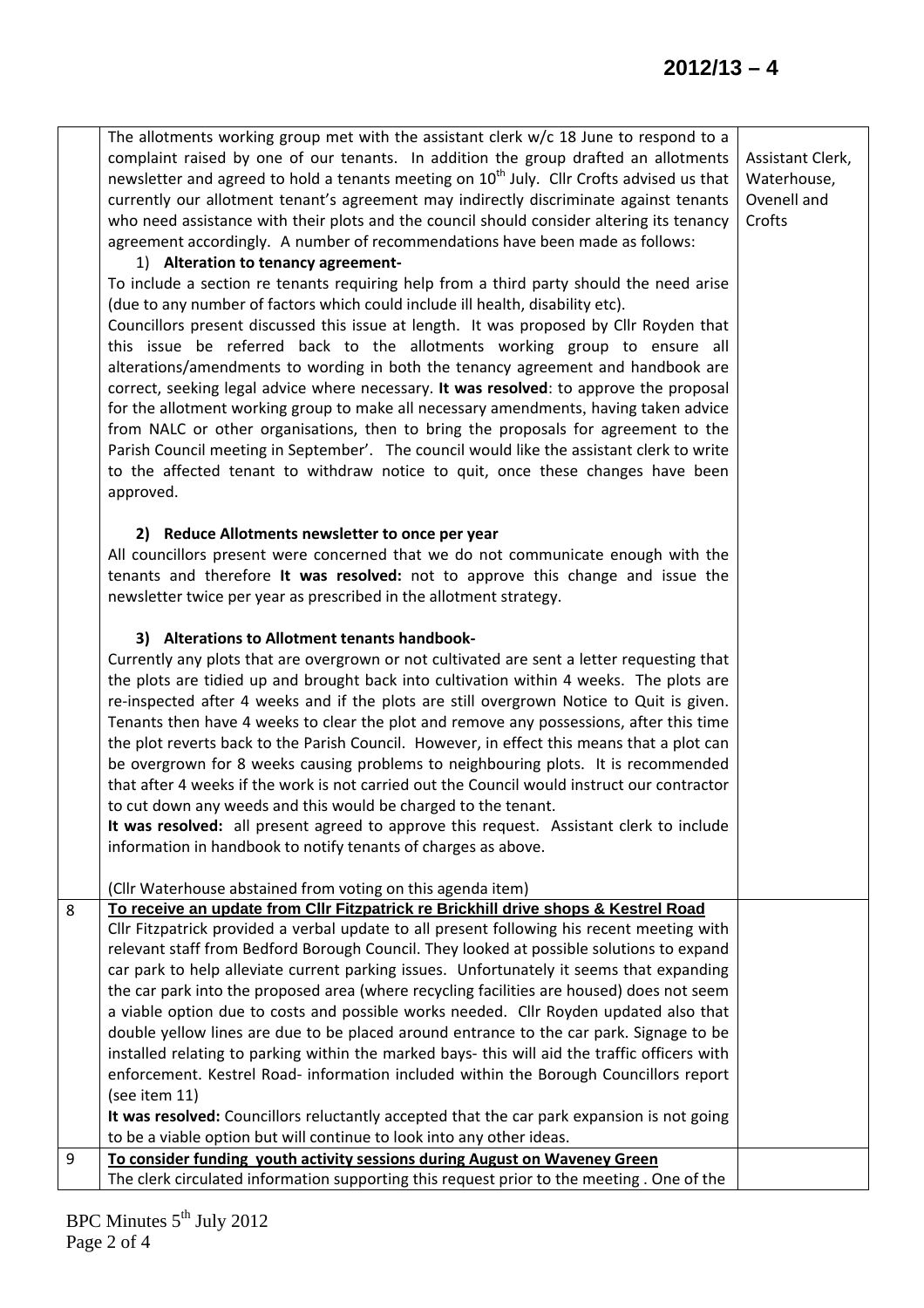## **2012/13 – 4**

|    | actions from the community led plan, under the aspiring Brickhill section is to 'provide<br>more facilities for young people', the council discussed whether to fund/partly fund 3<br>youth activity sessions to take place over the school holidays. The sessions would be<br>staffed by the Sport Support group who run a variety of sporting activities in schools and<br>holiday camps around the Borough. Sessions suggested are 1/2 day activity camps- The<br>Matrix Challenge, Wild Survival and Team Building Challenges all held on Waveney<br>Green. Each session would have a maximum of 20 places. Costs are £250 per session for<br>1/2 day. These activities could be publicised via the local schools, notice boards and<br>website etc.<br>Cllr Waterhouse proposed to approve the 3 sessions, to be funded from the community<br>events budget. There would be a nominal charge for participants for £5 per session to<br>secure a place.<br>It was resolved: A maximum of £750 to be taken out of community events budget<br>heading. All present agreed with the proposal and the Clerk will arrange with Sport<br>Support re dates and organise publicity as required. | Clerk                                                                                   |                                                                                                                                                                                                     |        |  |
|----|---------------------------------------------------------------------------------------------------------------------------------------------------------------------------------------------------------------------------------------------------------------------------------------------------------------------------------------------------------------------------------------------------------------------------------------------------------------------------------------------------------------------------------------------------------------------------------------------------------------------------------------------------------------------------------------------------------------------------------------------------------------------------------------------------------------------------------------------------------------------------------------------------------------------------------------------------------------------------------------------------------------------------------------------------------------------------------------------------------------------------------------------------------------------------------------------|-----------------------------------------------------------------------------------------|-----------------------------------------------------------------------------------------------------------------------------------------------------------------------------------------------------|--------|--|
| 10 | To agree a date for the 2013 Gathering on the Green Event<br>Following the recent jubilee event it was suggested that we hold the next gathering on                                                                                                                                                                                                                                                                                                                                                                                                                                                                                                                                                                                                                                                                                                                                                                                                                                                                                                                                                                                                                                         |                                                                                         |                                                                                                                                                                                                     |        |  |
|    |                                                                                                                                                                                                                                                                                                                                                                                                                                                                                                                                                                                                                                                                                                                                                                                                                                                                                                                                                                                                                                                                                                                                                                                             |                                                                                         | the green event on a weekend to allow more families to attend. The clerk suggested 2<br>possible dates (3 <sup>rd</sup> or 10 <sup>th</sup> August), although Councillors/volunteers would again be |        |  |
|    | required to help with the setting up and clearing away.                                                                                                                                                                                                                                                                                                                                                                                                                                                                                                                                                                                                                                                                                                                                                                                                                                                                                                                                                                                                                                                                                                                                     |                                                                                         |                                                                                                                                                                                                     |        |  |
|    | It was resolved: all agreed to hold the event on Saturday $10^{th}$ August 2013.                                                                                                                                                                                                                                                                                                                                                                                                                                                                                                                                                                                                                                                                                                                                                                                                                                                                                                                                                                                                                                                                                                            | All                                                                                     |                                                                                                                                                                                                     |        |  |
| 11 | To receive a report from Borough Councillors Rider & Royden                                                                                                                                                                                                                                                                                                                                                                                                                                                                                                                                                                                                                                                                                                                                                                                                                                                                                                                                                                                                                                                                                                                                 |                                                                                         |                                                                                                                                                                                                     |        |  |
|    |                                                                                                                                                                                                                                                                                                                                                                                                                                                                                                                                                                                                                                                                                                                                                                                                                                                                                                                                                                                                                                                                                                                                                                                             |                                                                                         | A copy of the report was circulated to all prior to the meeting, giving an update of issues<br>- A copy of this report will be kept in the minute file and can be found on the website.             |        |  |
|    | Enhanced planting scheme at Avon Drive- Cllr Blakeman raised concerns about this                                                                                                                                                                                                                                                                                                                                                                                                                                                                                                                                                                                                                                                                                                                                                                                                                                                                                                                                                                                                                                                                                                            |                                                                                         |                                                                                                                                                                                                     |        |  |
|    |                                                                                                                                                                                                                                                                                                                                                                                                                                                                                                                                                                                                                                                                                                                                                                                                                                                                                                                                                                                                                                                                                                                                                                                             | roundabout due to visibility issues for both motorists and pedestrians. There have been |                                                                                                                                                                                                     |        |  |
|    |                                                                                                                                                                                                                                                                                                                                                                                                                                                                                                                                                                                                                                                                                                                                                                                                                                                                                                                                                                                                                                                                                                                                                                                             |                                                                                         | several near misses with members of the public lately and it would be helpful if when<br>looking at improving the Avon drive roundabout that low planting is placed to replace                      |        |  |
|    |                                                                                                                                                                                                                                                                                                                                                                                                                                                                                                                                                                                                                                                                                                                                                                                                                                                                                                                                                                                                                                                                                                                                                                                             |                                                                                         | the current planting scheme - Cllr Royden has noted this request.                                                                                                                                   |        |  |
| 12 | <b>Financial Matters</b>                                                                                                                                                                                                                                                                                                                                                                                                                                                                                                                                                                                                                                                                                                                                                                                                                                                                                                                                                                                                                                                                                                                                                                    |                                                                                         |                                                                                                                                                                                                     |        |  |
|    | i)                                                                                                                                                                                                                                                                                                                                                                                                                                                                                                                                                                                                                                                                                                                                                                                                                                                                                                                                                                                                                                                                                                                                                                                          | To approve the accounts for payment as follows:                                         |                                                                                                                                                                                                     |        |  |
|    | Ch<br>No                                                                                                                                                                                                                                                                                                                                                                                                                                                                                                                                                                                                                                                                                                                                                                                                                                                                                                                                                                                                                                                                                                                                                                                    | Payee                                                                                   | <b>Details</b>                                                                                                                                                                                      | £      |  |
|    | 474                                                                                                                                                                                                                                                                                                                                                                                                                                                                                                                                                                                                                                                                                                                                                                                                                                                                                                                                                                                                                                                                                                                                                                                         | C Green                                                                                 | Open House Grant expenses                                                                                                                                                                           | 53.47  |  |
|    |                                                                                                                                                                                                                                                                                                                                                                                                                                                                                                                                                                                                                                                                                                                                                                                                                                                                                                                                                                                                                                                                                                                                                                                             |                                                                                         | <b>Brickhill Community Centre Fire</b>                                                                                                                                                              |        |  |
|    | 475                                                                                                                                                                                                                                                                                                                                                                                                                                                                                                                                                                                                                                                                                                                                                                                                                                                                                                                                                                                                                                                                                                                                                                                         | S J Chilvers                                                                            | <b>Extinguisher Servicing</b>                                                                                                                                                                       | 96.00  |  |
|    | 476                                                                                                                                                                                                                                                                                                                                                                                                                                                                                                                                                                                                                                                                                                                                                                                                                                                                                                                                                                                                                                                                                                                                                                                         | <b>Tech Central Services Ltd</b>                                                        | Office printer repair and service                                                                                                                                                                   | 120.00 |  |
|    | 477                                                                                                                                                                                                                                                                                                                                                                                                                                                                                                                                                                                                                                                                                                                                                                                                                                                                                                                                                                                                                                                                                                                                                                                         | <b>Brickhill Community</b><br>Centre                                                    | Office Rent and Room Hire                                                                                                                                                                           | 557.00 |  |
|    | 478                                                                                                                                                                                                                                                                                                                                                                                                                                                                                                                                                                                                                                                                                                                                                                                                                                                                                                                                                                                                                                                                                                                                                                                         | <b>Bedford Borough Council</b>                                                          | Payroll Provision                                                                                                                                                                                   | 300.00 |  |
|    | 479                                                                                                                                                                                                                                                                                                                                                                                                                                                                                                                                                                                                                                                                                                                                                                                                                                                                                                                                                                                                                                                                                                                                                                                         | <b>Bedford Borough Council</b>                                                          | Pest Control at allotments                                                                                                                                                                          | 71.90  |  |
|    | 480                                                                                                                                                                                                                                                                                                                                                                                                                                                                                                                                                                                                                                                                                                                                                                                                                                                                                                                                                                                                                                                                                                                                                                                         | Mrs E Spavins                                                                           | Newsletter delivery                                                                                                                                                                                 | 30.00  |  |
|    | 481                                                                                                                                                                                                                                                                                                                                                                                                                                                                                                                                                                                                                                                                                                                                                                                                                                                                                                                                                                                                                                                                                                                                                                                         | Mrs J Barrow                                                                            | Newsletter delivery                                                                                                                                                                                 | 18.00  |  |